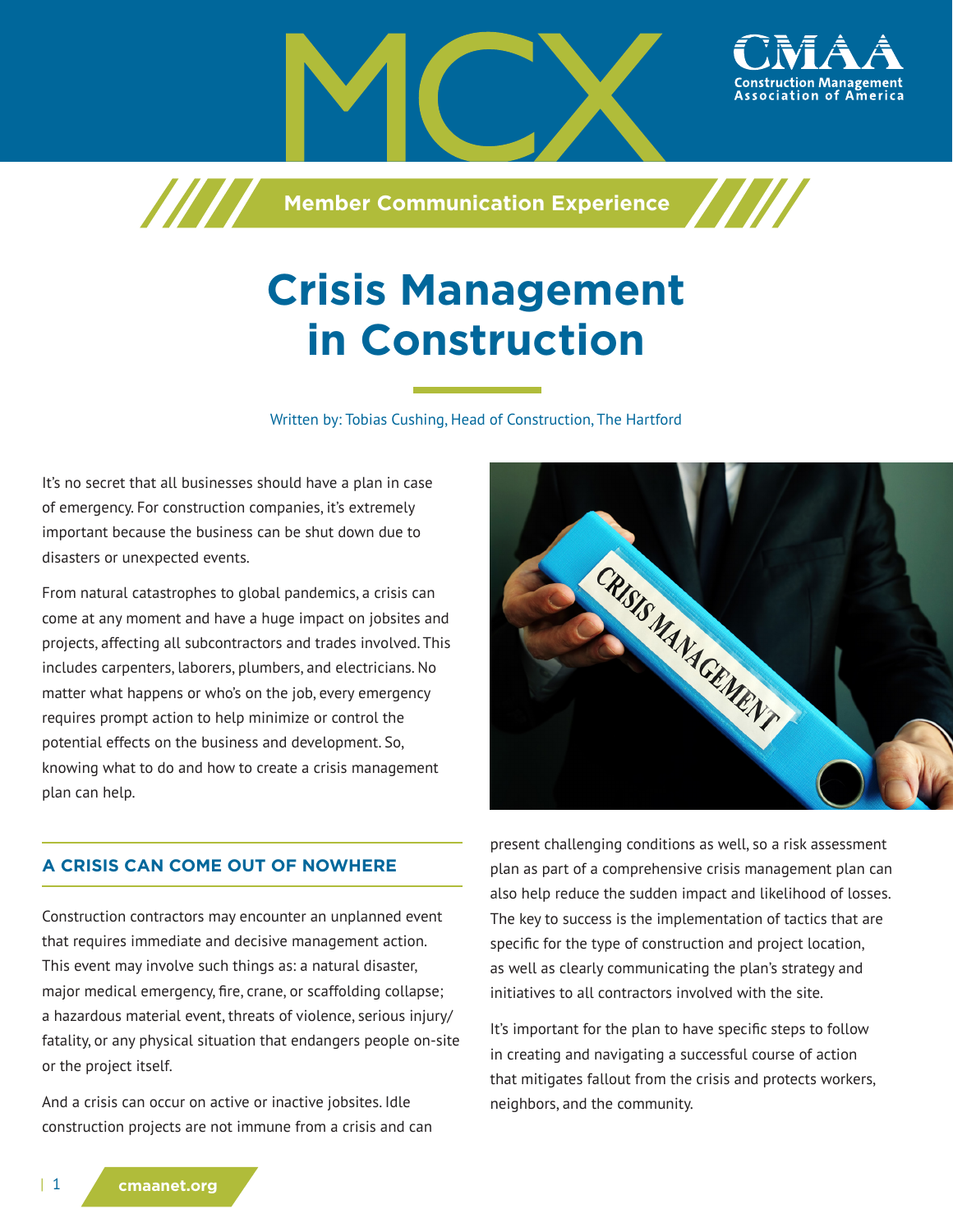## **ECONOMIC CRISES**

There may also be a crisis situation involving economic impacts, such as labor disputes, loss of key personnel, technology breakdowns delaying communications, or problems with material delivery schedules. These, too, can evolve into crisis situations that may present threats to the firm's reputation, ability to conduct business, and ultimately its overall financial success.

777 T

#### **DEVELOP A WRITTEN PLAN**

Regardless of the type of event or situation, a crisis requires prompt action to help minimize or control the potential impact. To help prepare for such possible scenarios, companies should develop a written plan for their specific construction sites. The crisis management plan should outline step-bystep procedures and responsibilities for all personnel on-site as well as key personnel off-site. The following steps may be used as a guide for construction companies, contractors, and subcontractors to navigate the situation:

#### **STEP 1: IDENTIFY POTENTIAL CRISIS**

The planning process should begin with an attempt to identify any potential crisis before construction begins. Tailor the plan to the nature of the project. For example, construction companies should examine risk factors and unique hazards for each jobsite and evaluate weather patterns and external conditions that could lead to a crisis on the jobsite.

Then, the construction team should evaluate and consider the equipment and materials to be used and establish site security measures to help mitigate any fallout from a mishap.

The plan should also ensure that adequate resources are available to effectively deal with the crisis. Construction company leaders and jobsite forepersons should assess emergency escape routes, particularly if there are multiple floors or remote work areas involved and take evacuation procedures into consideration. In addition, it is imperative to make note of available off-site resources, including the proximity of hospitals, police/fire departments, and other first aid responders.

#### **STEP 2: SELECT RESPONDERS AND THEIR ROLES**

The plan should identify the best people to respond to and manage a crisis, which is key at the early stages of the process because it establishes a crisis management team that begins with a team leader responsible for coordinating activities. This crisis management team would hold regular meetings to discuss step-by-step plans for specific emergency situations and define each person's role before, during, and after a crisis. From here, responsibilities would be assigned for collecting statements, preserving evidence, and other areas of investigation.

At the regular meetings, team members would also review and discuss progress or updates to the written plans in order to maintain transparency and operational efficiency.

## **STEP 3: ESTABLISH COMMUNICATION CHANNELS AND CHAINS OF COMMAND**

Next, a communications plan that enables all members of the crisis management team to contact one another should be created, and an off-site staging area or command center needs to be identified in order to designate a place where the crisis plan can be coordinated from when the crisis occurs.

It is also important to develop a network that facilitates immediate contact between first responders and construction engineers, project managers, or others who have detailed knowledge of the infrastructure, while maintaining a list of key personnel for suppliers and subcontractors, as well as utility company contacts. Then, the company should form an efficient and effective way to promptly communicate with employees and their families in the event of an emergency.

# **STEP 4: DEVELOP A PUBLIC RELATIONS POLICY AND PLAN**

It's imperative to not only have a plan to deal with the realities, but also to handle the perceptions of the crisis.

Construction companies should formulate a public relations strategy and appoint an individual who'll be responsible for media relations in the event of a crisis. This is important because the image and reputation of the company and its leaders is at stake during a crisis. One misstep or misstatement can cause irreparable damage to a company's credibility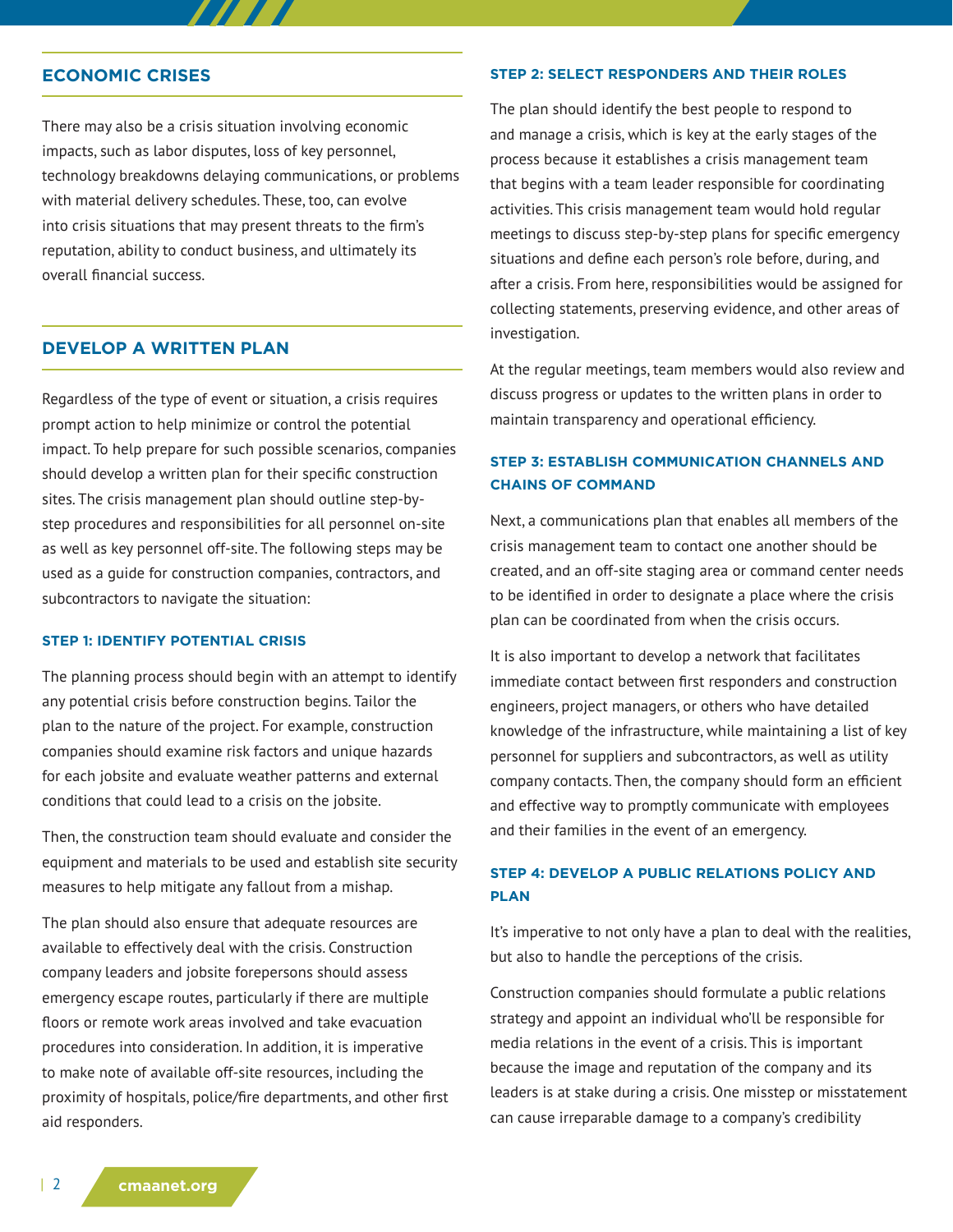and revenue following a crisis. As a result, a business should establish a strict policy that only approved, accurate information is to be released to the media.

# **STEP 5: CONDUCT PRACTICE DRILLS AND TRAIN NEW WORKERS**

Ideally, in order to test the crisis plan a business should conduct mock drills aimed at increasing preparedness and identifying weaknesses. As part of their jobsite orientation, construction workers should receive detailed instructions on what to do in a crisis. The information should be updated regularly as the construction project moves toward completion or as new personnel rotate in.

Planning is a necessary part of any construction project, and a carefully considered crisis management plan can help contractors quickly take charge and more efficiently manage unplanned events. Keep a checklist handy to help make sure key considerations are not overlooked. This may help ensure construction sites and projects stay as safe and secure as possible.